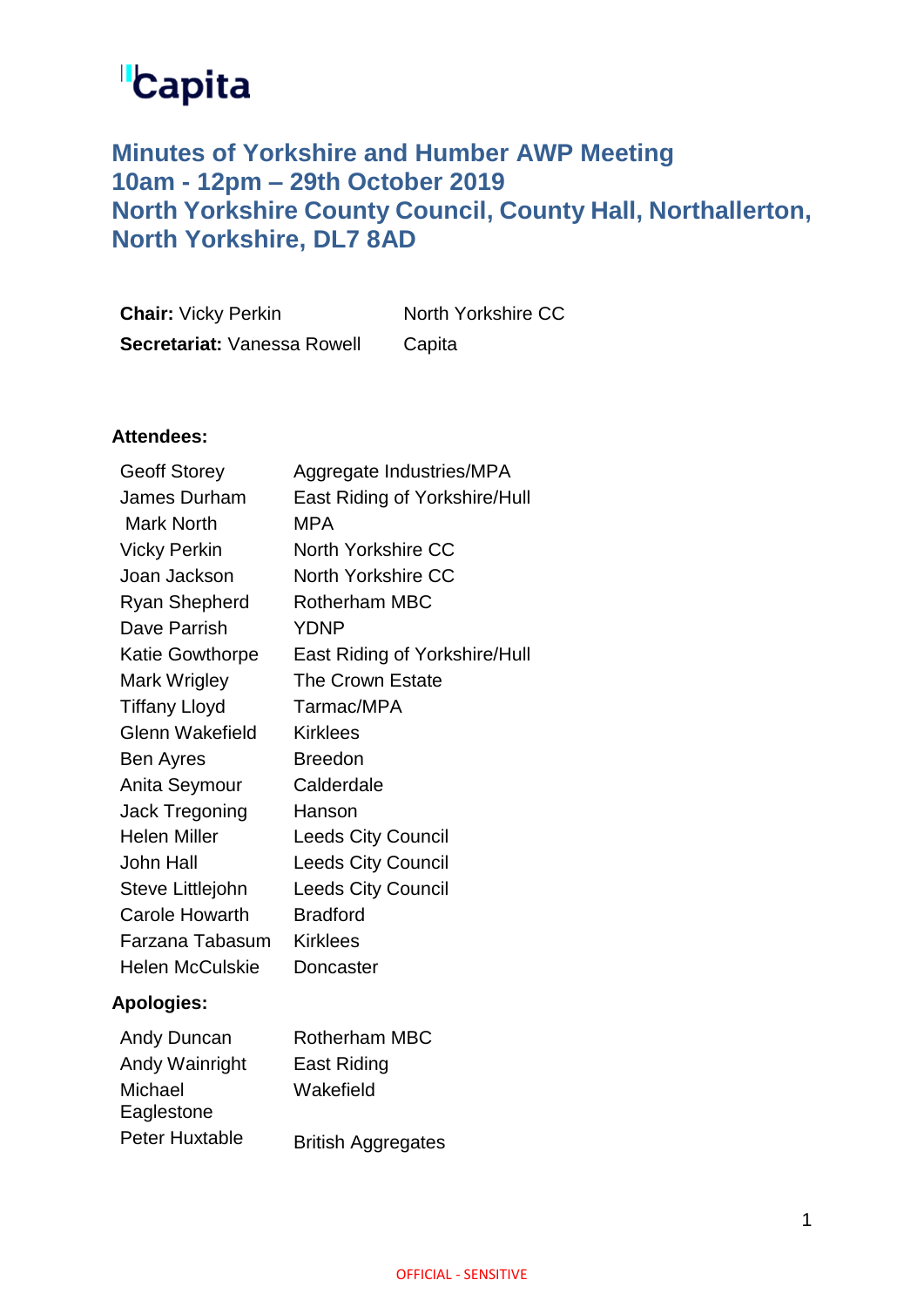| <b>Item</b> | <b>Description</b>                                                                                                                          |
|-------------|---------------------------------------------------------------------------------------------------------------------------------------------|
| 1.          | Introductions and apologies                                                                                                                 |
| 2.          | Minutes and actions of last meeting                                                                                                         |
| 3.          | AM 2019 - Update                                                                                                                            |
| 4           | Progress on Local Aggregate Assessments and ratification of the North<br>Yorkshire LAA, Doncaster and Rotherham LAA and West Yorkshire LAA. |
| 5.          | MPA's Update - Progress on Development Plans                                                                                                |
| 6.          | <b>Industry Update</b>                                                                                                                      |
| 7.          | Crown Estate Update                                                                                                                         |
| 8.          | <b>AOB</b>                                                                                                                                  |
| 9.          | Date of next meeting                                                                                                                        |

# **1. Introductions**

1.1Vicky Perkin (VP) Welcomed everyone to the meeting and introductions took place.

# **2. Minutes and actions of last meeting**

- 2.1VP went through the minutes from the last meeting asking if there were any comments on the minutes.
- 2.2Page 6 MN reported that he did not attend the MHCLG meeting, and his colleague Nick Horsley did instead. Confirmed by MHCLG that they will be including HPSV in the next Aggregate Monitoring Survey.
- 2.3It was confirmed that the minutes are a correct record of the last meeting.

# **3. AM2019 – Update**

- 3.1VR is currently drafting the AM 2019, and will circulate a copy of the draft report around AWP Members by the end of the week. VR gave overall figures for the YHAWP which were:
	- Crushed Rock sales were 11.36mt
	- Crushed Rock reserves were 208.2mt
	- Sand and gravel sales were 3.45mt
	- Sand and gravel reserves were 41.72mt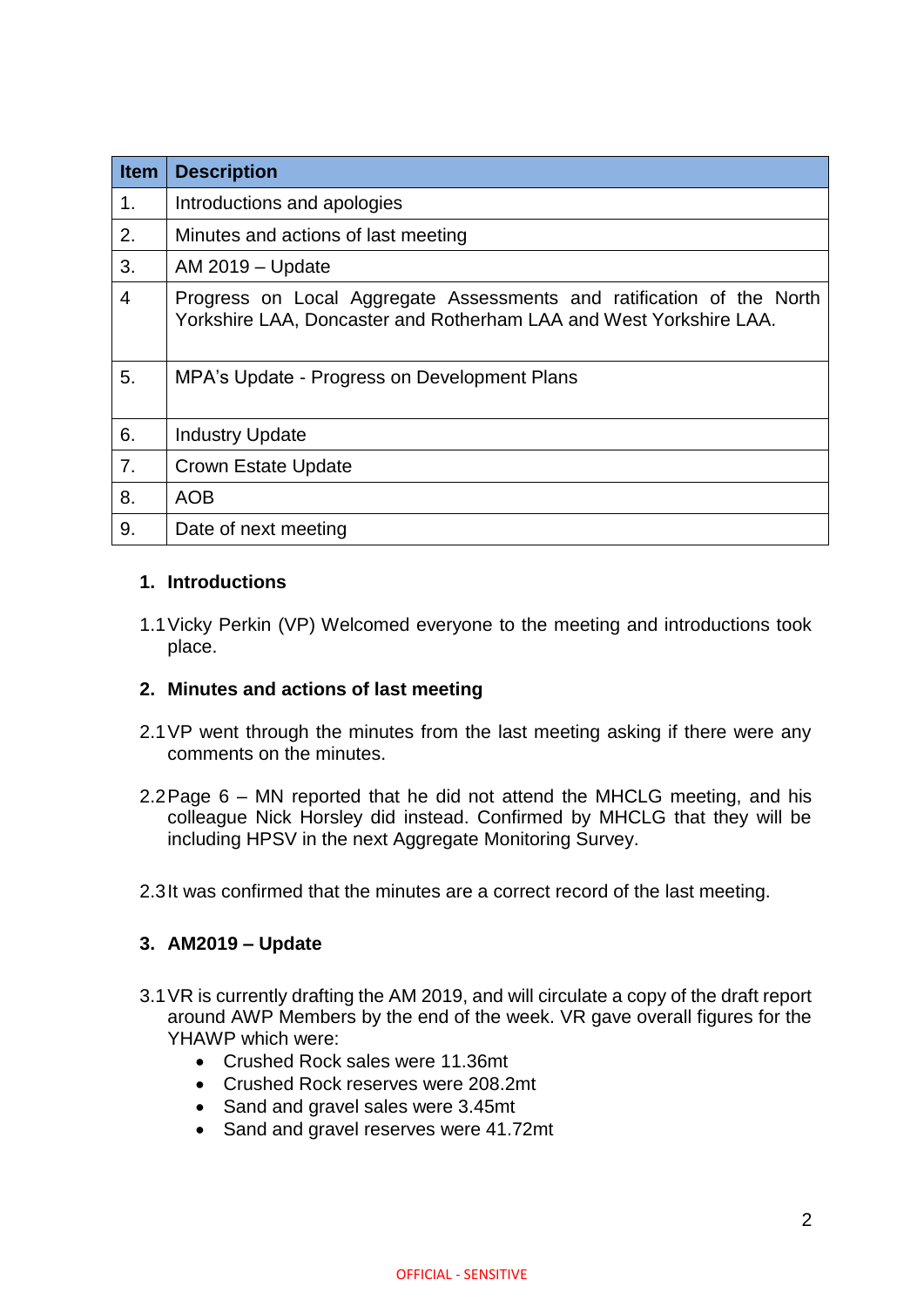- 3.2 VR asked if Members could review the report when its circulated and make comments.
- 3.3 VP mentioned that authorities have been asked to pilot the new online survey forms for the annual survey. North Yorkshire have volunteered. The industry has volunteered as well. The forms are likely to be released end of March. JD also volunteered to pilot the forms on behalf of East Riding.

**Action: VR to circulate draft AMR 2019 by Friday 1st November Action: All to provide comments on the AMR 2019 and return these to VR Action: VR to let MHCLG know that North Yorkshire and East Riding will pilot the survey forms for the Annual Report.**

**4. Progress on Local Aggregate Assessments** 

#### **Humber Area**

4.1 LAA ratified.

#### **North Yorkshire**

- 4.2 JJ explained that extractions remained fairly constant. MN raised awareness to a comment on page 53 about conversations with Cumbria regarding High PSV. DP mentioned that Yorkshire Dales have discussions with Cumbria on a regular basis regarding High PSV. GS mentioned that Cumbria in its pre-application advice is saying that there is no need for High PSV to be released. There is also national policy which states that PSV should be worked outside the National Parks. There are on-going discussions with Cumbria, because it is difficult for them to assess need when there is no need assessment at a national level. There are also discussions with Cumbria about boundary adjustments to the Lake District National Park, which may affect the High PSV sites.
- 4.3 The North Yorkshire LAA was ratified at the meeting.

# **West Yorkshire**

- 4.4 The LAA went out for consultation. Only received 2 responses, Doncaster and East Riding. CH stressed that it would be useful to have comments from the industry. CH would like to have a confirmation email from the industry stating that they are satisfied with the findings of the LAA. MN mentioned that he has read the West Yorkshire LAA and will send CH an email. CH explained the governance arrangements and timescales for the LAA to be signed off by the West Yorkshire Combined Authority. The LAA will be ratified at the next AWP Meeting.
- 4.5 GS mentioned that there is almost a complete absence of high quality aggregate in the West Yorkshire sub-region. Need to safeguard rail freight sites. Massive need to safeguard the infrastructure in the sub-region that the industry requires.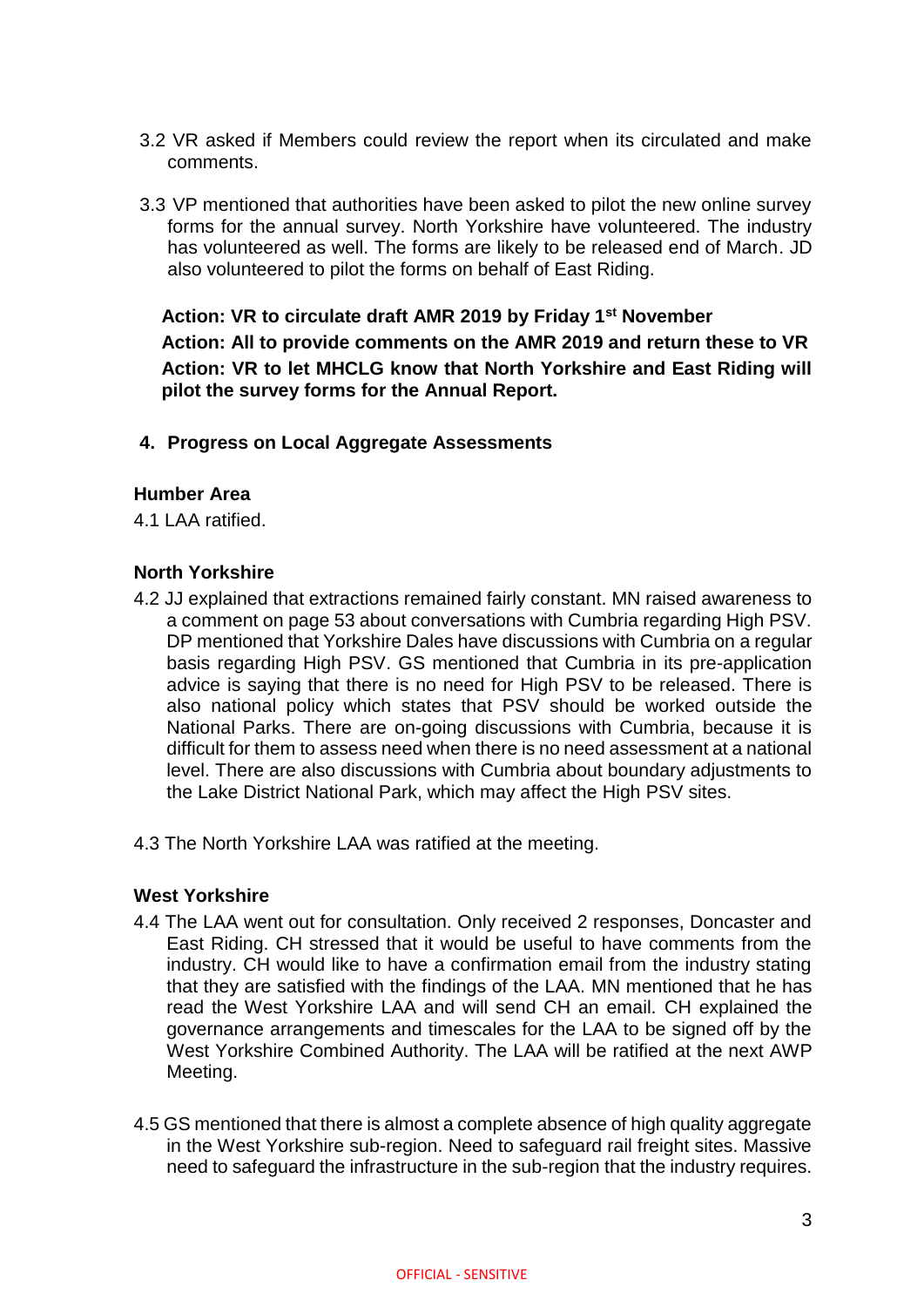### **Doncaster and Rotherham**

- 4.5 MN questioned the forecasting of the two authorities at 1.4mt per annum for sand and gravel (LAA page 4). HM stated that the forecast comes from a Local Plan evidence base document and uses historic extraction rates and forecasted housing delivery to estimate the amount of aggregate required to deliver local plan needs. HM did a forward projection using housing requirements for Doncaster and other areas and that is where the figures have come from. The estimate for the whole of South Yorkshire's need for sand and gravel and limestone of 3.7mt per annum. Doncaster will need 0.7mt per annum based on their housing projections. HM also estimated combined aggregate demand for Rotherham, Sheffield and Barnsley and West Yorkshire. HM confirmed that the combined aggregate demand (not provision) for Doncaster and Rotherham is 1.4mt. The 'Forecasting Aggregate Demand', paper can be found [here](https://dmbcwebstolive01.blob.core.windows.net/media/Default/Planning/Documents/Local%20Plan/Minerals/Forecasting%20the%20Demand%20for%20Aggregates%20_2019.pdf)
- 4.6 JD mentioned that he raised issues regarding how the landbank is calculated. It is based on a 3 year average compared to a 10 year average. JD is concerned because when South Yorkshire is looking to aggregate producing areas such as East Riding, the landbank does not acknowledge that there are any shortages of sand and gravel in the district. The LAA acknowledges in the commentary that there are shortages but the landbank doesn't trigger paragraph 207e of the NPPF. HM stated the Managed Aggregate Supply System is not working in the context of Doncaster. HM mentions that the LAA acknowledges that. HM mentions that the NPPF states that the landbanks are 'principally' there for acknowledging supply issues. HM explained the reserve figure is the key for Doncaster and Rotherham and that 20-30% of that is sharp sand and gravel.
- 4.7 JD reiterated that East Riding's issue lies with the way the landbank has been calculated which means that paragraph 207e of the NPPF is not triggered. JD explained that he has offered a solution. JD explained that using any average in Doncaster is a problem because sales are decreasing, so you are dividing your reserves by an ever decreasing average sales figure. Which means that effectively your landbank gets inflated above 7 years, but your reserves are going down which is counter-intuitive. Its therefore not triggering the need for those discussions with other authorities about the importing of supplies and other Duty to Cooperate discussions. HM mentioned that it is only East Riding that have an issue with the landbank calculation in the LAA. Most of the sand and gravel imports come from Nottinghamshire and they've raised no issues. HM mentions that both Doncaster and Rotherham and Nottinghamshire acknowledge that it is imports of sand and gravel from Nottinghamshire are a short term solution in their assessments. HM acknowledges that in the long term, it is not a satisfactory solution.
- 4.8 MN raised that the industry has been highly critical of Nottinghamshire's LAA and Local Plan. They are clearly under providing. As a region, Yorkshire and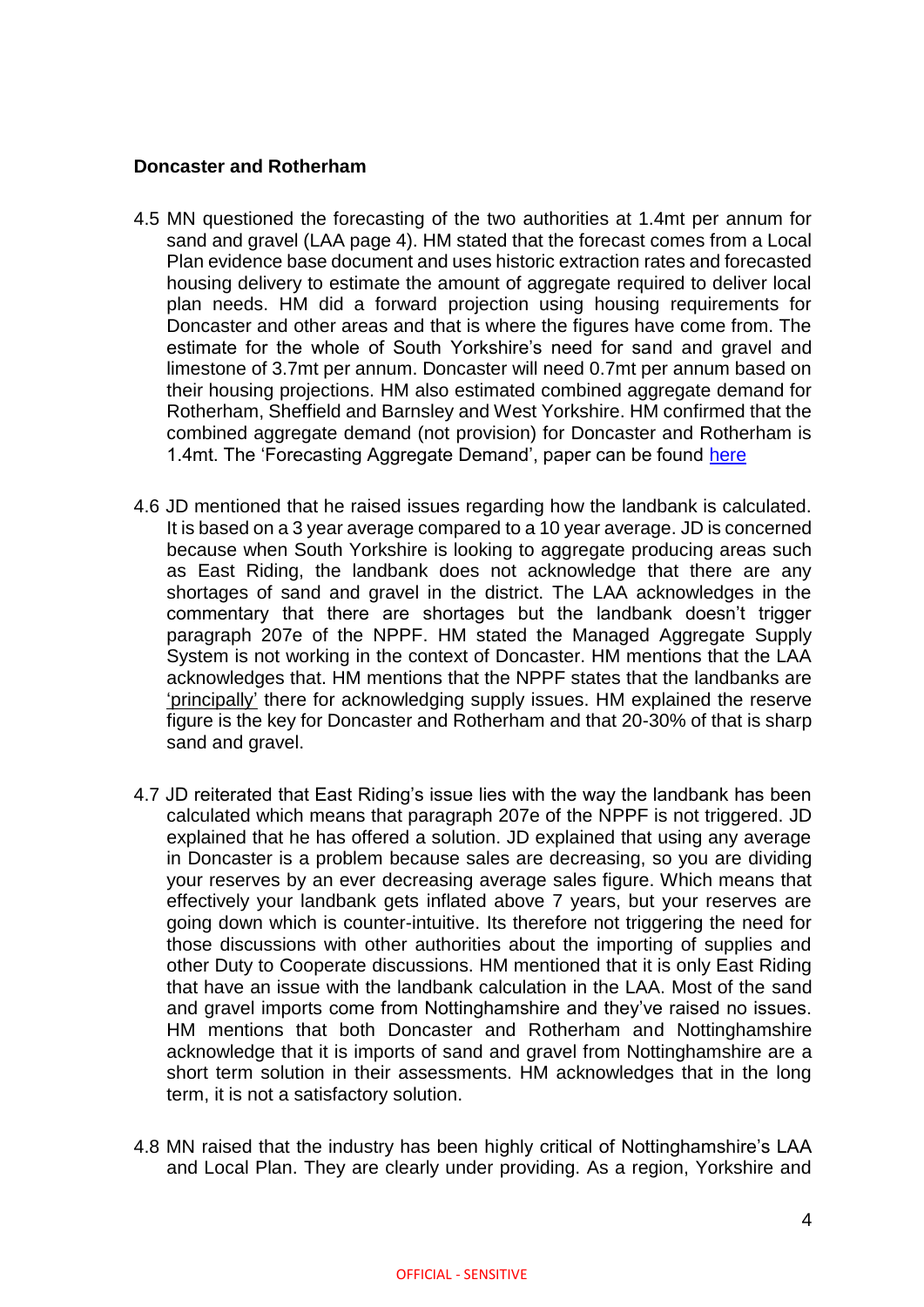Humber need to look carefully at the statements on relying on both Nottinghamshire and Leicestershire. Leicestershire have 2 years land bank of sand and gravel and they do not have a full allocation in their plan.

- 4.9 JD mentioned that West Yorkshire have a similar issue, and asked CH to explain how they have uplifted their apportionment and supply calculation to work out the landbank. CH explained the uplift applied and mentioned that West Yorkshire is not a major producer of aggregate and is heavily reliant on others. Have gone out to other authorities such as North Yorkshire and East Riding stating that they hope they acknowledge that they are major suppliers to West Yorkshire. The West Yorkshire LAA does include a statement that says they're low on supply and that they're highly reliant on others and they can seek to accommodate the industry where they can in terms of viable extraction of sand and gravel. The LAA does not cover up the fact that West Yorkshire makes very little sand and gravel contribution, but this is geology based.
- 4.10 HM mentioned that the Core Strategy states that they will support applications for sharp sand and gravel coming forwards regardless of the landbank situation. This will be taken forward to the emerging local plan.
- 4.11VP asked whether the Doncaster and Rotherham LAA could be ratified today. HM explained that she has taken on board the comments, and she has fulfilled all the requirements of the NPPF and PPG. The Doncaster and Rotherham LAA was ratified at the meeting.
- 4.12 VP asked Members whether they were aware of the Minerals Safeguarding Areas guidance published by the Planning Officers Society and the MPA. VP recommended that Members read the document if they have not already. GS mentioned the strategic Housing Allocation for 500 houses which has been deleted from the Lancaster Local Plan, following advice from an Inspector, in relation to the Minerals Safeguarding in the Carnfirth area.
- 4.13HM asked whether there was going to be a Statement from MHCLG on what the issues are on a local and regional perspective in regard to the minerals supply especially sharp sand and gravel. MN mentioned that there are issues with the managed Aggregate Supply System on a national level and this needs to be rectified.

**Action: Industry Members to send comments on the West Yorkshire LAA to CH.**

**Action: All to read the Planning Officers Society and MPA guidance note on Mineral Safeguarding Areas.**

**5. MPA's Update – Progress on Development Plans**

**Bradford**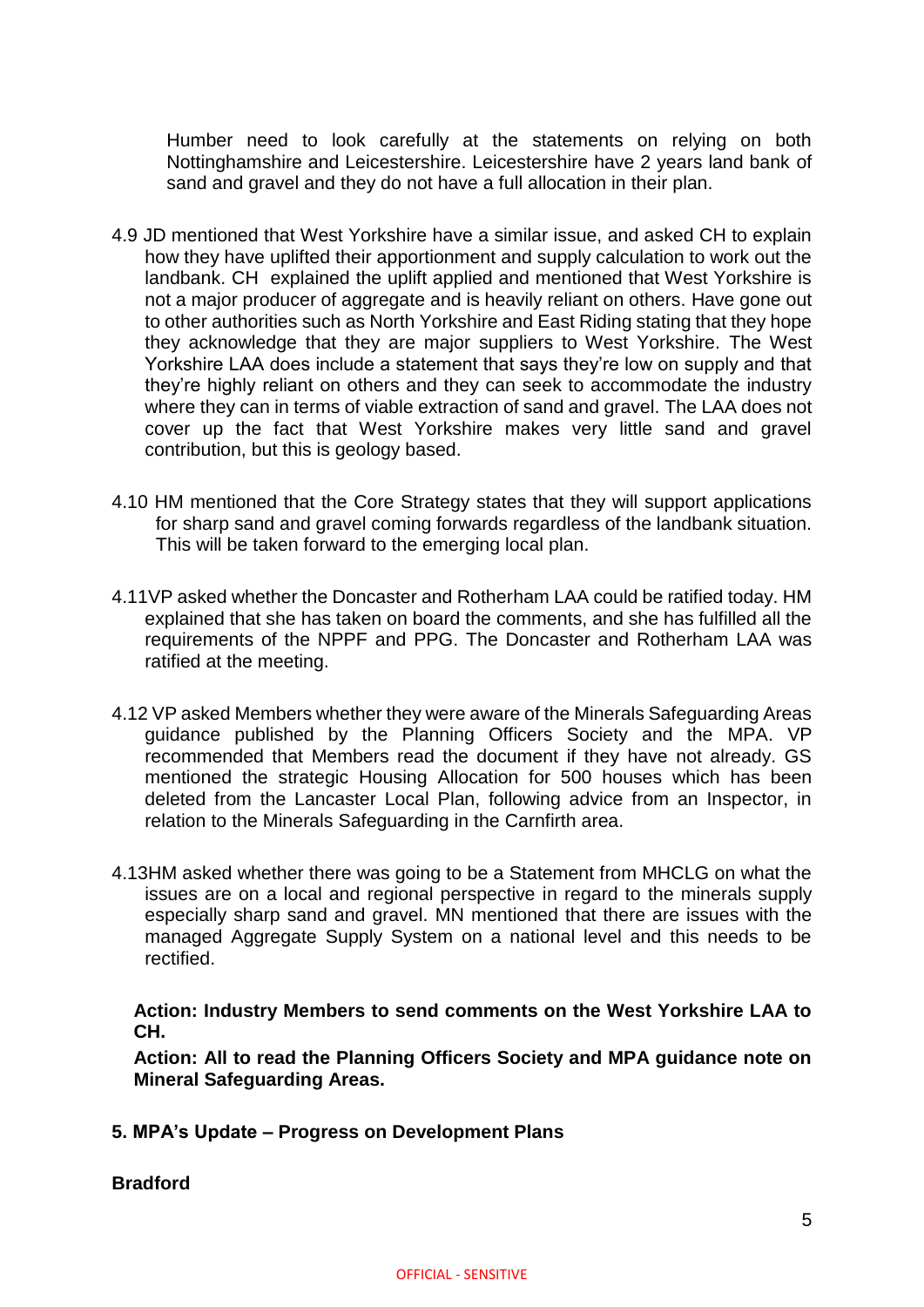5.1 Have an adopted Core Strategy which has strong policies regarding minerals. Having a core strategy review at the moment, but there is no intention to change the minerals policies. There is an allocations DPD on preferred options consultation, which will be published before Christmas.

### **North Yorkshire**

- 5.2Doing a combined local plan with north York moors and York. The inspector is currently considering the main modifications prior to them going out for consultation.
- 5.3GS queried about the issues with the fracking policies and asked whether in the future counties should produce a separate DPD for fracking policies. VP mentioned that this was contemplated.

#### **Leeds**

5.4 Has a complete up to date local plan, but the Local Plan which has minerals policies included is now out of date. Starting a review of the out of date plan, but it is going to be part of a wider Local Plan review. Are aware they will need some new sites for mineral processing. There are two minerals allocations that have not come forwards. The plan may need to include policies on fracking.

#### **Yorkshire Dales**

5.5 Up to date Local Plan. Colleagues have started on a new Local Plan which will run up until 2040 and will include minerals. In early stages of preparation at the moment. GS mentioned will it have to look at the post 2042 expiry. DP will pass this message on. DP mentioned that they have one permission which goes beyond 2042 at the moment.

#### **Kirklees**

5.6Has an adopted local plan as of February 2019.

#### **Hull and East Riding**

5.7East Riding is doing a joint minerals plan with Hull. The plan was found sound in July. The plan is going to full council on 21<sup>st</sup> November where it should be adopted.

#### **Rotherham**

5.8 Have an up to date local plan. Members have asked Officers to consider policies in the local plan review for fracking.

#### **Doncaster**

5.9 Held the regulation 19 consultation in the summer of 2019 and still going through the responses. Looking to submit the plan beginning of 2020 with a view to hearings being held Spring 2020.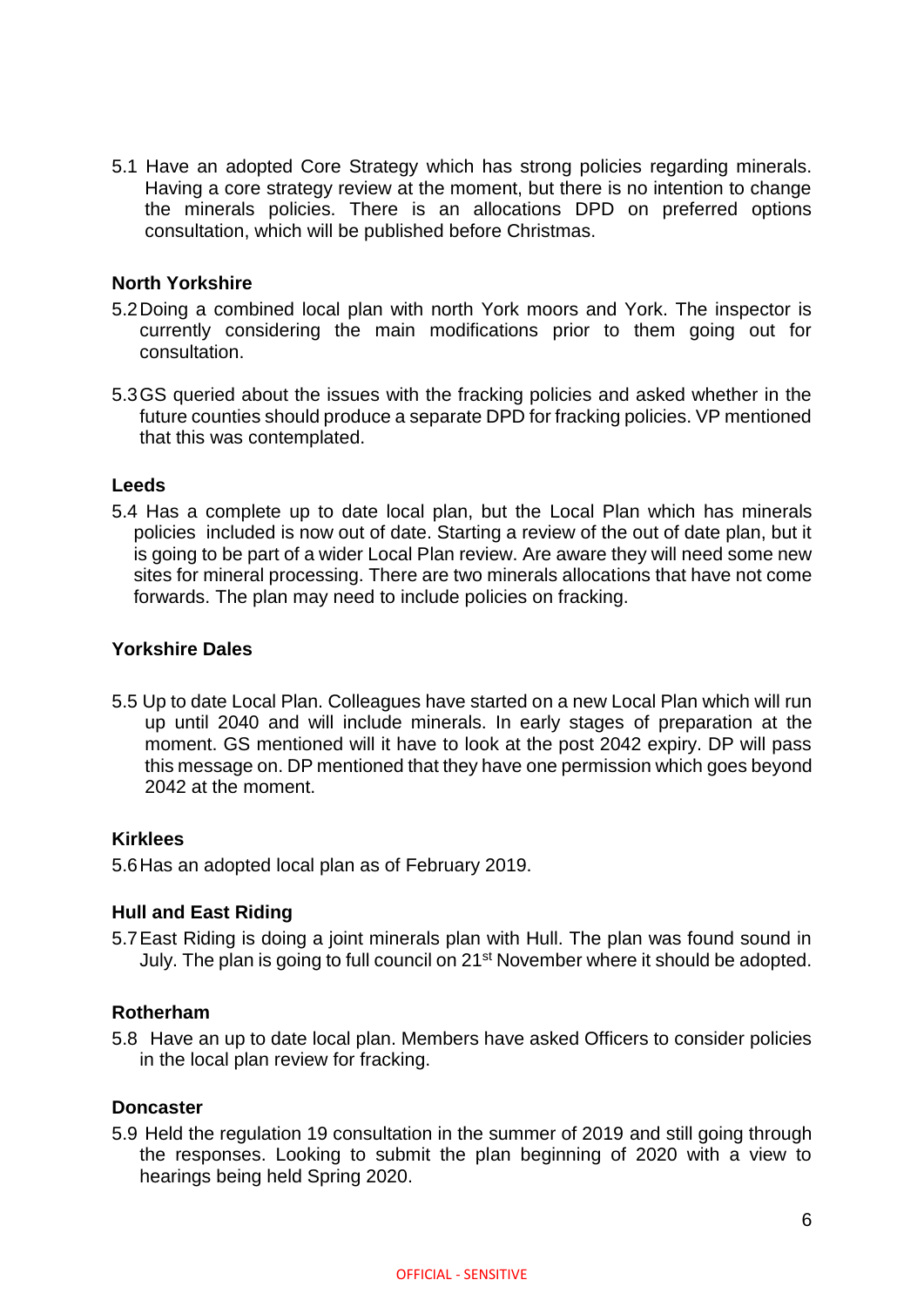# **North Lincolnshire**

**5.10** North Lincolnshire is currently working on a new local plan for 2017-2036. They are about to commence consultation on the preferred options draft plan with a view to submission next Summer.

#### **Calderdale**

- 5.11 Inspector has come back with comments on the housing sites so will go back out for consultation by the end of this year. Stage 1 hearings will re-open Spring 2020. There are 2 minerals allocations.
- 5.12 VP mentioned that in the planning news she had heard reports that an authority in Surrey had conducted a review and found there were no changes needed. Advised that authorities should be guarded about needing a review.
- 5.13 GS mentioned Client Earth writing to 150 planning authorities about how their local plans do not take into consideration Climate Change requirements. HM mentioned that Doncaster was one of the authorities that received the letter. All of the 150 authorities involved have produced one joint response. HM mentioned that she did the review of the Local Plan in relation to Climate Change and there is no requirement within the NPPF or PPG for local authorities to set a target. The onus is for the Government to set a target and the local authority as a whole to set a target. GS mentioned the Lancaster Local Plan and how it was assessed against the 2012 NPPF. There the Lancaster Local Plan will be out of date when it is adopted and has to be reviewed against the latest NPPF.

# **6 Industry Update (Mark North)**

- 6.1 **MPA MARKETS UPDATE**. Construction market demand for mineral products has been weak so far this year, with sales of aggregates, asphalt and ready-mixed concrete (RMC) down for two consecutive quarters. As a result, sales volumes for aggregates were 1.9% lower in the first half of 2019 compared to the same period in 2018, 1.1% lower for asphalt and 0.3% lower for RMC. Despite 4 consecutive quarters of declines, mortar sales are still showing growth (1.4%) compared to the first half of 2018. Both construction and MPA markets are expected to remain muted for the rest of the year, before resuming growth in 2020 underpinned by new infrastructure work.
- 6.2 **ECONOMIC OUTLOOK**. The UK economy contracted for the first time in seven years in 2019Q2. GDP fell 0.2% compared to the previous quarter, with declines in both the production and construction sectors. Underlying growth for the remainder of the year also remains subdued. Indeed, business surveys point to waning optimism for the year ahead, with respondents citing domestic political uncertainty and slowing global growth as the main sources of concern. The Bank of England expects these concerns to continue to dampen UK growth this year and next. Economic growth is expected to reach 1.3% in both 2019 and 2020, predicated on a smooth Brexit.